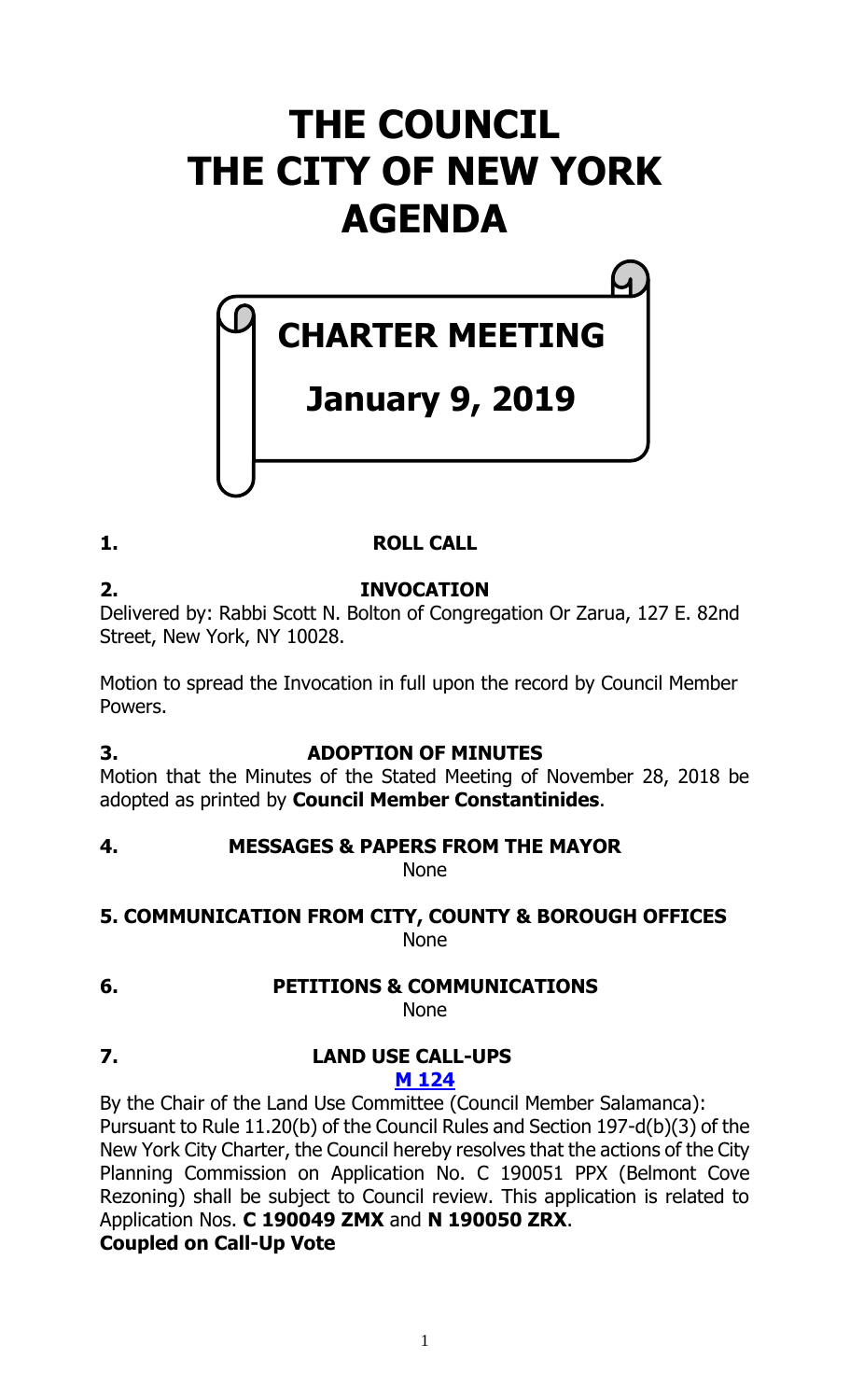#### **M [125](https://legistar.council.nyc.gov/LegislationDetail.aspx?ID=3830492&GUID=8AA1A3A5-4E6A-4EFA-8204-6569456A7CF8&Options=Advanced&Search=)**

By the Speaker (Council Member Johnson):

Pursuant to Rule 11.20b of the Council and Section 197-d(b)(3) of the New York City Charter, the Council resolves that the action of the City Planning Commission on Uniform Land Use Review Procedure Application No. **C 190070 ZSM** (**59 Greenwich**) shall be subject to review by the Council. **Coupled on Call-Up Vote**

# **M [126](https://legistar.council.nyc.gov/LegislationDetail.aspx?ID=3830491&GUID=E5770956-7A83-41BF-AFD4-2410326940F9&Options=Advanced&Search=)**

By Council Member Chin:

Pursuant to Rule 11.20(b) of the Council Rules and Section 197-d(b)(3) of the New York City Charter, the Council hereby resolves that the actions of the City Planning Commission on Uniform Land Use Review Procedure Application No. **C 180439 ZSM** (**51-53 White Street**) shall be subject to Council review. **Coupled on Call-Up Vote**

# **Roll Call**

- **8. COMMUNICATION FROM THE SPEAKER**
- **9. DISCUSSION OF GENERAL ORDERS**

#### **10. REPORT OF SPECIAL COMMITTEES** None

#### **11. REPORTS OF STANDING COMMITTEES Report of the Committee on Education [Int 89-C](https://legistar.council.nyc.gov/LegislationDetail.aspx?ID=3331734&GUID=A1F74FD4-E9FC-48B0-AF93-85ED164FC510&Options=&Search=)**

An Amended Local Law to amend the administrative code of the city of New York, in relation to requiring the department of education to report the duration of school bus routes.

# **Amended and Coupled on GO**

# **[Int 451-B](https://legistar.council.nyc.gov/LegislationDetail.aspx?ID=3343757&GUID=CD9EEF91-9CC5-47B2-84D0-1A34C121CECF&Options=&Search=)**

An Amended Local Law to amend the administrative code of the city of New York, in relation to the creation and distribution of a school bus ridership guide.

# **Amended and Coupled on GO**

# **Int [926-B](https://legistar.council.nyc.gov/LegislationDetail.aspx?ID=3509874&GUID=99457226-162F-460E-96BE-5ADA975DDE58&Options=&Search=)**

An Amended Local Law to amend the administrative code of the city of New York, in relation to requiring the department of education to report on procedures following receipt of a notice of misconduct about an employee of a school bus vendor.

# **Amended and Coupled on GO**

# **Int [929-B](https://legistar.council.nyc.gov/LegislationDetail.aspx?ID=3509876&GUID=2AB7193D-49D5-486C-B818-31A1B88537F3&Options=&Search=)**

An Amended Local Law to amend the administrative code of the city of New York, in relation to reporting by the department of education of complaints and investigations relating to school bus transportation services.

# **Amended and Coupled on GO**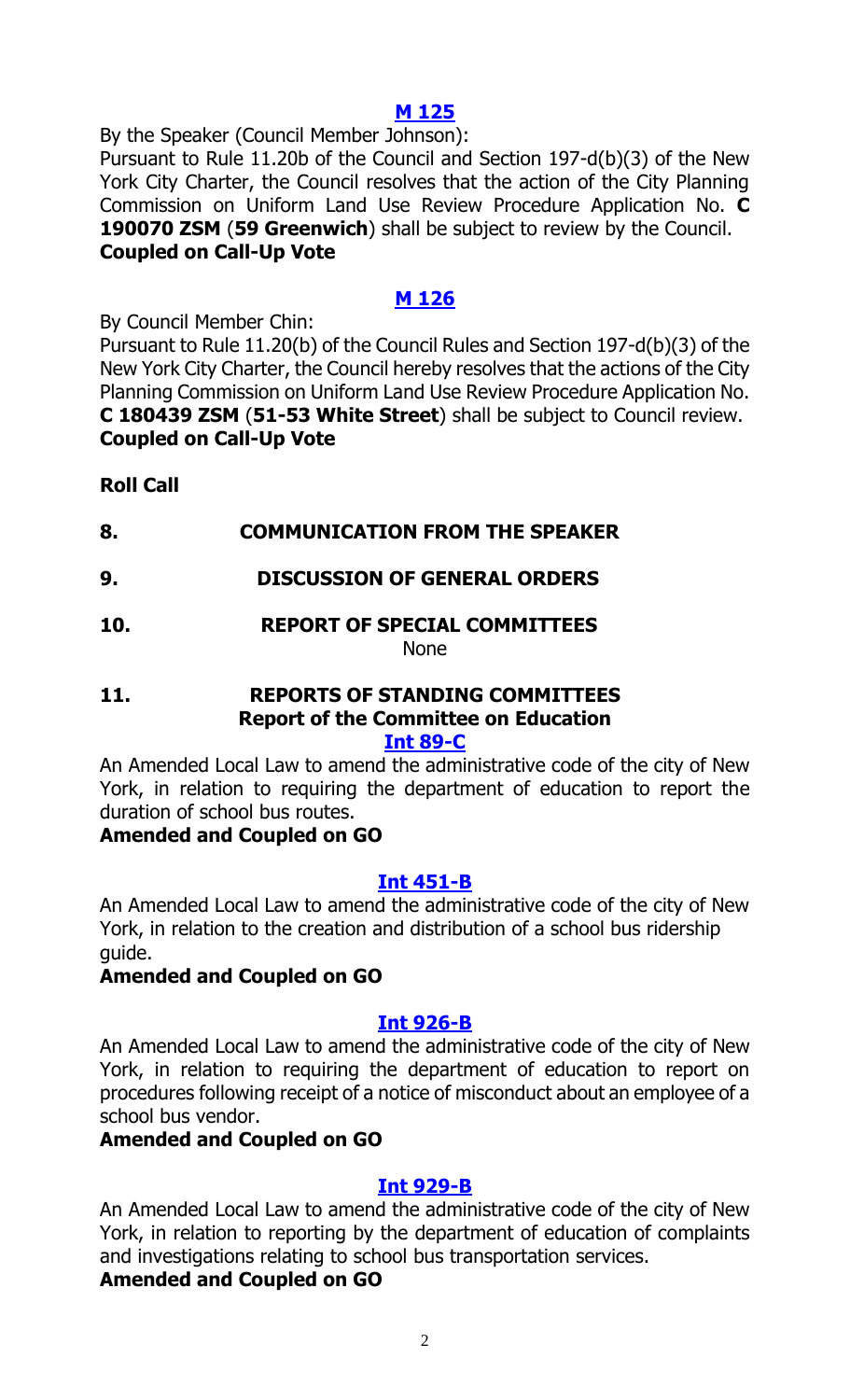#### **Int [1099-A](https://legistar.council.nyc.gov/LegislationDetail.aspx?ID=3673405&GUID=9ACA8B06-619E-4DAA-B2D4-8C4C80DB9E8B&Options=&Search=)**

An Amended Local Law to amend the administrative code of the city of New York, in relation to requiring the placement of communication devices and tracking devices on school buses.

#### **Amended and Coupled on GO**

#### **Int [1148-B](https://legistar.council.nyc.gov/LegislationDetail.aspx?ID=3695081&GUID=CEF5F7CC-C373-4A36-A41E-A773DAAB875E&Options=&Search=)**

An Amended Local Law to amend the administrative code of the city of New York, in relation to requiring the department of education to report policies and goals relating to the provision of school bus transportation services. **Amended and Coupled on GO**

#### **Int [1173-B](https://legistar.council.nyc.gov/LegislationDetail.aspx?ID=3691009&GUID=80A33653-A13B-4536-9A77-9DAF2D8B5441&Options=&Search=)**

An Amended Local Law to amend the administrative code of the city of New York, in relation to requiring the department of education to report on school bus transportation services.

#### **Amended and Coupled on GO**

# **Report of the Committee on Finance**

#### **[Int 1226](https://legistar.council.nyc.gov/LegislationDetail.aspx?ID=3726171&GUID=15CFB8CA-034D-4A2E-BAC9-87B7E8717A5B&Options=&Search=)**

A Local Law to amend the administrative code of the city of New York, in relation to the establishment of the Throggs Neck business improvement district.

#### **Coupled on GO**

### **[Int 1227](https://legistar.council.nyc.gov/LegislationDetail.aspx?ID=3726170&GUID=F824C79C-362D-44FB-9816-37117842C74D&Options=&Search=)**

A Local Law to amend the administrative code of the city of New York, in relation to authorizing an increase in the amount to be expended annually in the Hudson Square business improvement district and an extension of the Hudson Square business improvement district boundaries

# **Coupled on GO**

#### **Report of the Committee on For-Hire Vehicles [Int 1299-A](https://legistar.council.nyc.gov/LegislationDetail.aspx?ID=3775587&GUID=A45C1EA6-6668-42D2-82F9-22F0954D0474&Options=Advanced&Search=)**

An Amended Local Law to amend the administrative code of the city of New York, in relation to enforcement of prohibitions against unauthorized commuter vans.

#### **Amended and Coupled on GO**

# **Report of the Committee on Governmental Operations**

#### **[Int 828-A](https://legistar.council.nyc.gov/LegislationDetail.aspx?ID=3479566&GUID=F244E6EE-7219-4FCF-B31C-6AB4F802C52E&Options=Advanced&Search=)**

An Amended Local Law to amend the New York city charter, in relation to an online list of required reports.

#### **Amended and Coupled on GO**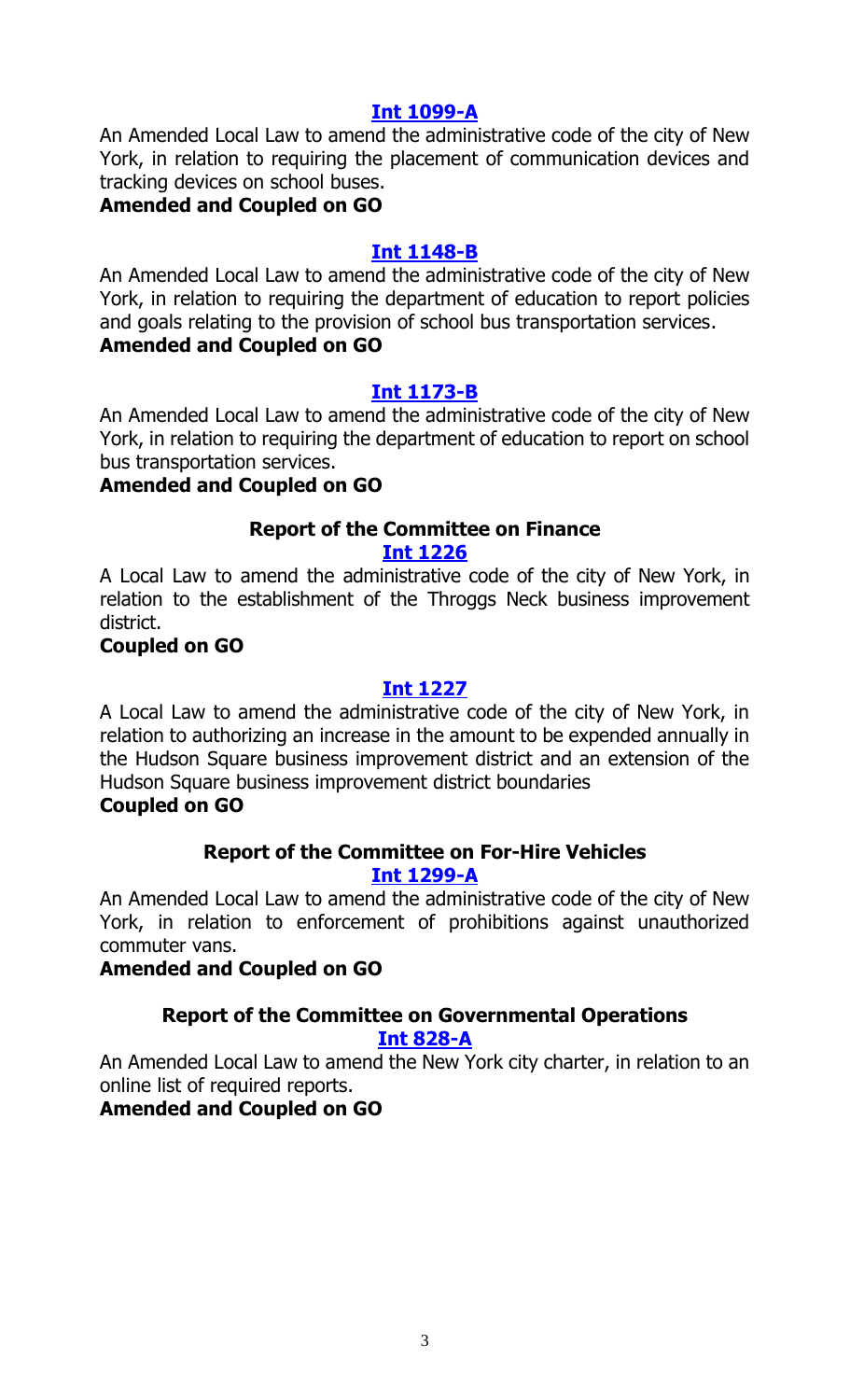# **Report of the Committee on Housing and Buildings [Int 728-B](https://legistar.council.nyc.gov/LegislationDetail.aspx?ID=3458219&GUID=B0C7E025-D09E-4A05-A48B-7BCB7EBE7E33&Options=Advanced&Search=)**

An Amended Local Law in relation to establishing temporary programs, conducting education, establishing a task force related to accessory sign violations and waiving penalties for violations for signs that are accessory to a use on the same zoning lot.

# **Amended and Coupled on GO**

# **12. GENERAL ORDER CALENDAR**

**[Int 720](https://legistar.council.nyc.gov/LegislationDetail.aspx?ID=3364140&GUID=4A00AE92-D940-431A-A3C6-0AA406BC41F1&Options=ID|Text|&Search=0720)**

A Local Law to amend the New York city building code, in relation to clarifying the requirements for site safety training providers.

**Laid Over**

Commissioner of Deeds **Coupled on GO**

# **COUPLED ON GENERAL ORDER CALENDAR Education**

**[Int 89-C](https://legistar.council.nyc.gov/LegislationDetail.aspx?ID=3331734&GUID=A1F74FD4-E9FC-48B0-AF93-85ED164FC510&Options=&Search=)** - Department of education to report the duration of school bus routes.

**A and GO**

**[Int 451-B](https://legistar.council.nyc.gov/LegislationDetail.aspx?ID=3343757&GUID=CD9EEF91-9CC5-47B2-84D0-1A34C121CECF&Options=&Search=)** - Distribution of a school bus ridership guide.

**A and GO**

**[Int 926-B](https://legistar.council.nyc.gov/LegislationDetail.aspx?ID=3509874&GUID=99457226-162F-460E-96BE-5ADA975DDE58&Options=&Search=)** - Procedures following receipt of a notice of misconduct about an employee of a school bus vendor.

**A and GO**

**[Int 929-B](https://legistar.council.nyc.gov/LegislationDetail.aspx?ID=3509876&GUID=2AB7193D-49D5-486C-B818-31A1B88537F3&Options=&Search=)** - Complaints and investigations relating to school bus transportation services.

**A and GO**

**[Int 1099-A](https://legistar.council.nyc.gov/LegislationDetail.aspx?ID=3673405&GUID=9ACA8B06-619E-4DAA-B2D4-8C4C80DB9E8B&Options=&Search=)** - Placement of communication devices and tracking devices on school buses.

# **A and GO**

**[Int 1148-B](https://legistar.council.nyc.gov/LegislationDetail.aspx?ID=3695081&GUID=CEF5F7CC-C373-4A36-A41E-A773DAAB875E&Options=&Search=)** - Policies and goals relating to the provision of school bus transportation services.

# **A and GO**

**[Int 1173-B](https://legistar.council.nyc.gov/LegislationDetail.aspx?ID=3691009&GUID=80A33653-A13B-4536-9A77-9DAF2D8B5441&Options=&Search=)** - School bus transportation services.

**A and GO**

# **Finance**

**[Int 1226](https://legistar.council.nyc.gov/LegislationDetail.aspx?ID=3726171&GUID=15CFB8CA-034D-4A2E-BAC9-87B7E8717A5B&Options=&Search=)** - Establishment of the Throggs Neck business improvement district.

**GO**

**[Int 1227](https://legistar.council.nyc.gov/LegislationDetail.aspx?ID=3726170&GUID=F824C79C-362D-44FB-9816-37117842C74D&Options=&Search=)** - Authorizing an increase in the amount to be expended annually in the Hudson Square business improvement district and an extension of the Hudson Square business improvement district boundaries.

**GO**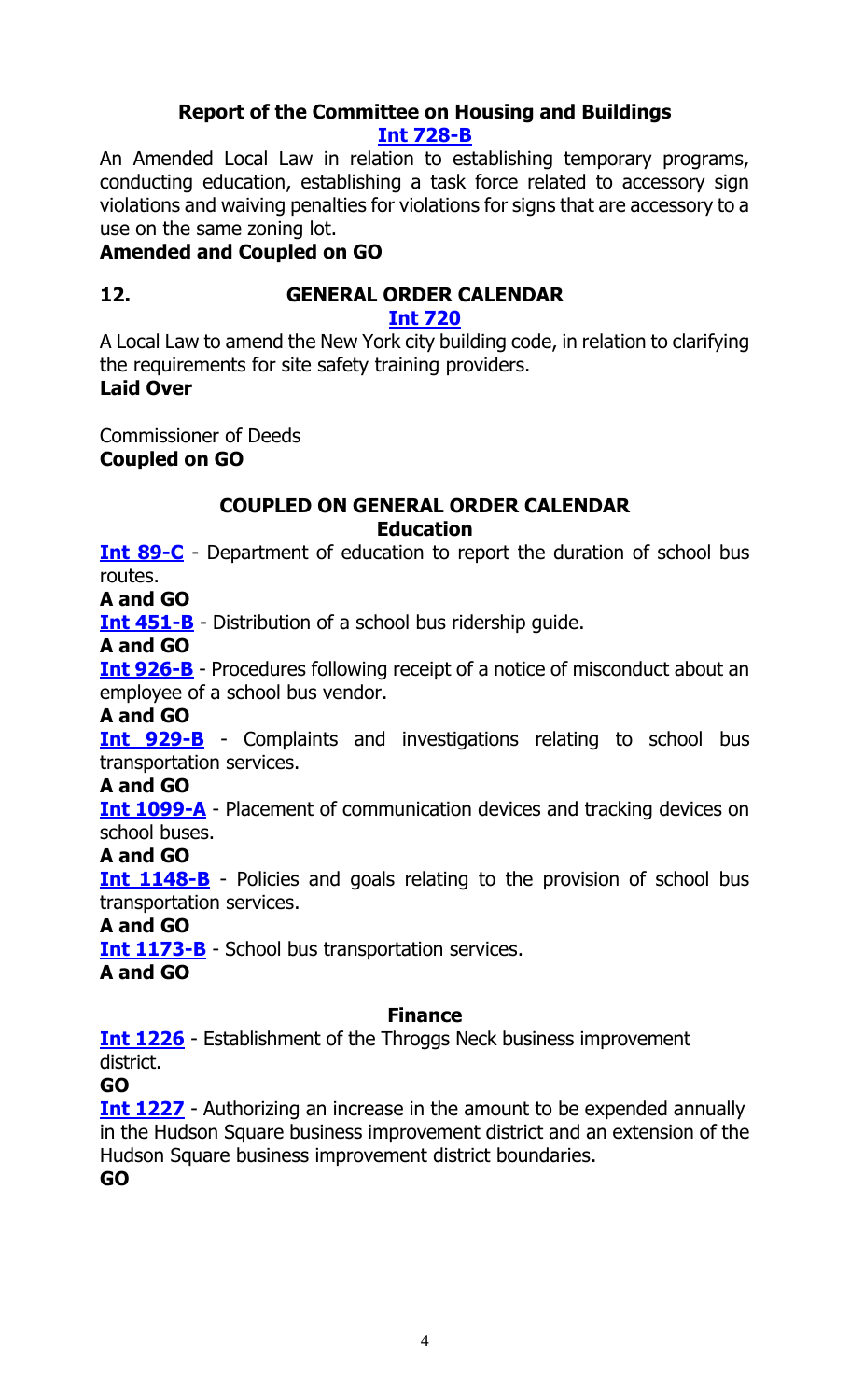#### **For-Hire Vehicles**

**[Int 1299-A](https://legistar.council.nyc.gov/LegislationDetail.aspx?ID=3775587&GUID=A45C1EA6-6668-42D2-82F9-22F0954D0474&Options=Advanced&Search=)** - Enforcement of prohibitions against unauthorized commuter vans.

**A and GO**

### **Governmental Operations**

**[Int 828-A](https://legistar.council.nyc.gov/LegislationDetail.aspx?ID=3479566&GUID=F244E6EE-7219-4FCF-B31C-6AB4F802C52E&Options=Advanced&Search=) -** Online list of required reports. **A and GO**

#### **Housing and Buildings**

**[Int 728-B](https://legistar.council.nyc.gov/LegislationDetail.aspx?ID=3458219&GUID=B0C7E025-D09E-4A05-A48B-7BCB7EBE7E33&Options=Advanced&Search=)** - A task force related to accessory sign violations and waiving penalties for violations for signs that are accessory to a use on the same zoning lot.

#### **A and GO**

#### **GENERAL ORDER CALENDAR**

Commissioner of Deeds **GO**

#### **Roll Call**

#### **13. INTRODUCTION & READING OF BILLS** See Attached

#### **14. DISCUSSION OF RESOLUTIONS**

**15. RESOLUTIONS**

#### **Res [540](https://legistar.council.nyc.gov/LegislationDetail.aspx?ID=3686879&GUID=233CDCCC-31F2-4D9D-BAA7-EC9BE33B02CC&Options=ID|Text|&Search=0540)**

Resolution calling upon the New York State Education Department to require, implement and enforce more extensive training and tracking of the training of school bus drivers and attendants who transport students with disabilities. **Adopted by the Committee on Education**

**16. GENERAL DISCUSSION**

# **17. EXTENSION OF REMARKS**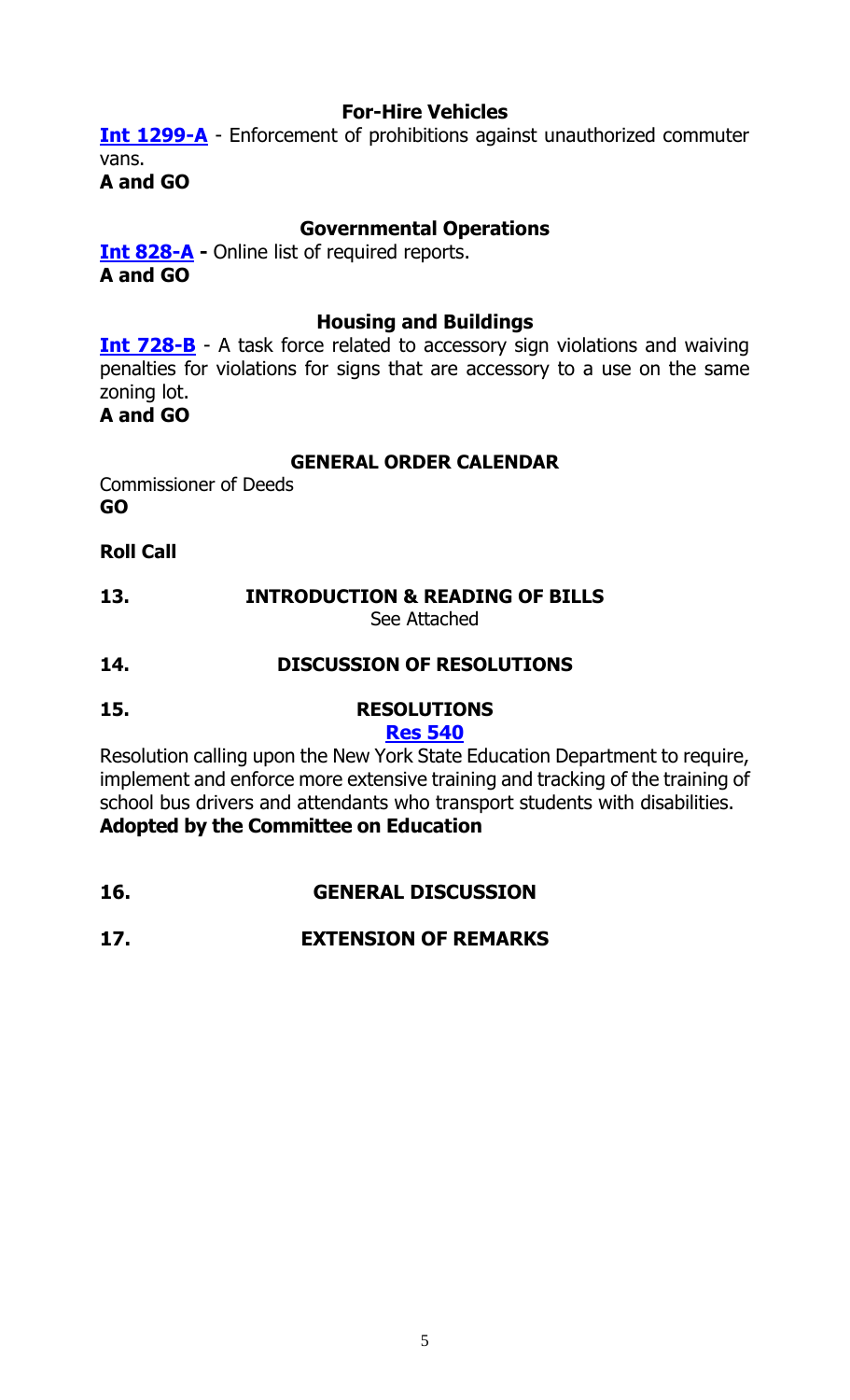# **INTRODUCTION AND READING OF BILLS**

#### **[Int 1316](https://legistar.council.nyc.gov/LegislationDetail.aspx?ID=3830890&GUID=E4D328D5-4D70-4B3C-BB68-D8FF6F5BD556&Options=ID|&Search=)**

By Council Member Cabrera:

A Local Law to amend the administrative code of the city of New York, in relation to requiring the department of correction to offer inmates civics education.

### **Criminal Justice**

# **[Res 714](https://legistar.council.nyc.gov/LegislationDetail.aspx?ID=3830894&GUID=63FB3C3B-D77F-4ED8-91C1-5B71A2C02EA8&Options=ID|&Search=)**

By Council Member Chin:

Resolution calling upon the United States Congress to re-introduce and the President to sign S. 443 and H.R. 2650, the Protecting Older Workers Against Discrimination Act.

#### **Aging**

#### **[Int 1317](https://legistar.council.nyc.gov/LegislationDetail.aspx?ID=3830889&GUID=D5499519-6AFA-4C23-A1A4-10EAA8048A67&Options=ID|&Search=)**

By Council Member Constantinides:

A Local Law to amend the New York city noise control code, the administrative code of the city of New York and the New York city building code, in relation to large wind turbines.

#### **Environmental Protection**

# **[Int 1318](https://legistar.council.nyc.gov/LegislationDetail.aspx?ID=3826175&GUID=3AE6DC47-10D9-479A-AEBD-3DF0F421AEC5&Options=ID|&Search=)**

By Council Member Constantinides:

A Local Law to amend the administrative code of the city of New York, in relation to replacement of gas-fired power plants.

#### **Environmental Protection**

# **[Int 1319](https://legistar.council.nyc.gov/LegislationDetail.aspx?ID=3830885&GUID=8ED1CB48-1A57-4F49-9891-EB7EB59E9937&Options=ID|&Search=)**

By Council Member Cumbo:

A Local Law to amend the administrative code of the city of New York, in relation to distress signals for passengers in taxicabs, street hail liveries, and for-hire vehicles.

### **For-Hire Vehicles**

#### **[Int 1320](https://legistar.council.nyc.gov/LegislationDetail.aspx?ID=3830895&GUID=A040A183-7697-4D9F-AF50-F0E752956BD5&Options=ID|&Search=)**

By Council Member Diaz:

A Local Law to amend the administrative code of the city of New York, in relation to limitations on the removal of leased vehicles for purposes of satisfying parking violation judgements.

#### **Transportation**

#### **[Int 1321](https://legistar.council.nyc.gov/LegislationDetail.aspx?ID=3830891&GUID=26008717-5B5A-4CB3-936E-69ADE53F9EF6&Options=ID|&Search=)**

By Council Members Espinal, Cumbo, Salamanca, Brannan, Adams, Moya, Lancman, Kallos, Treyger, Rose, Menchaca, Ampry-Samuel, Levine, Ayala, Grodenchik, Rodriguez, Powers, Van Bramer and Lander:

A Local Law to amend the administrative code of the city of New York, in relation to expanding the prevailing wage law for building service employees at city development projects.

#### **Civil Service and Labor**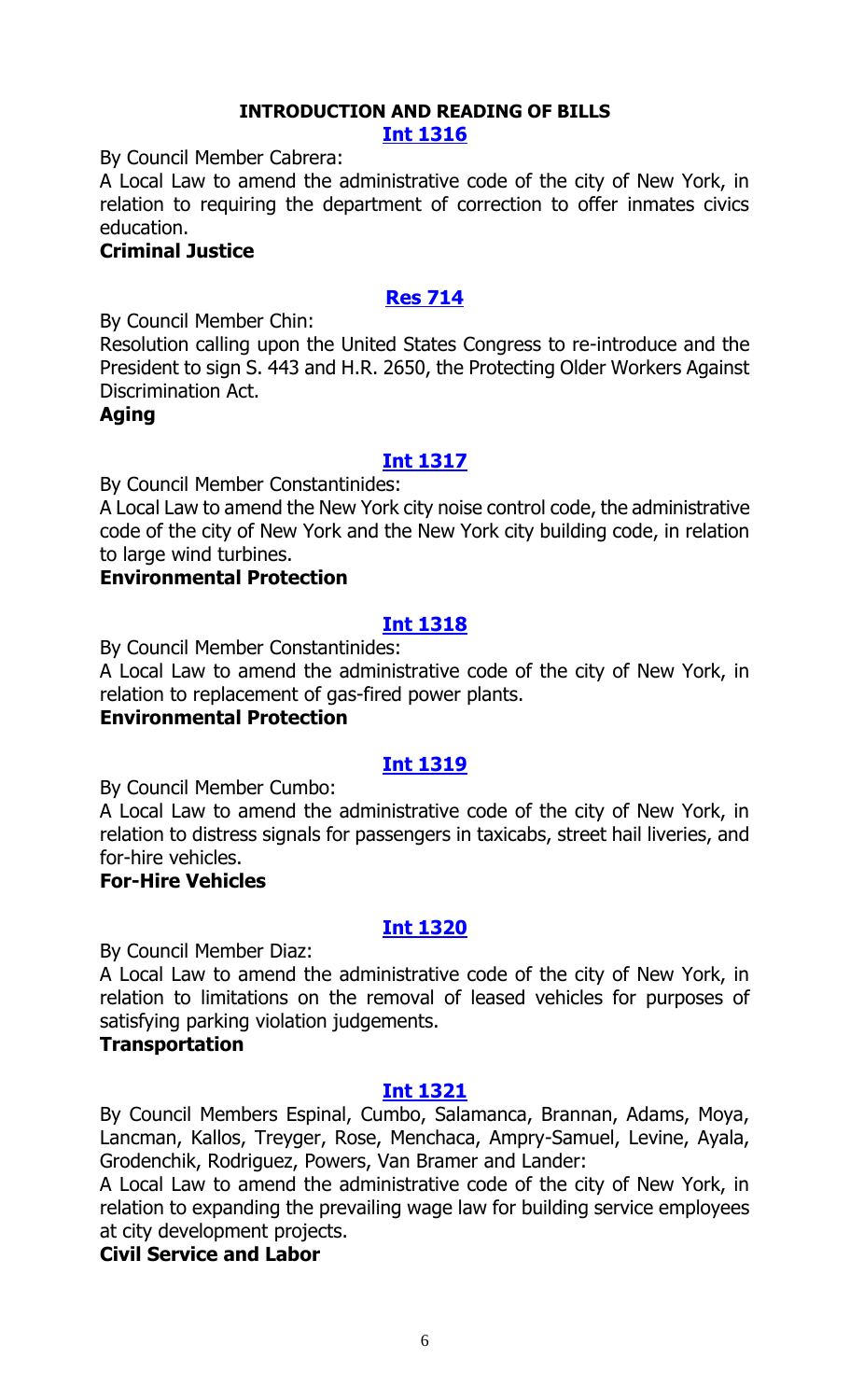# **[Int 1322](https://legistar.council.nyc.gov/LegislationDetail.aspx?ID=3830886&GUID=E2EB9EBA-DFED-480D-A516-3A969B66E7C9&Options=ID|&Search=)**

By Council Members Kallos and Miller:

A Local Law to amend the administrative code of the city of New York, in relation to establishing a prevailing wage requirement for covered workers in financially assisted facilities.

# **Civil Service and Labor**

# **[Int 1323](https://legistar.council.nyc.gov/LegislationDetail.aspx?ID=3830888&GUID=C71F00CB-01A1-4D8A-A6B7-C4C82FC131C9&Options=ID|&Search=)**

By Council Member Kallos:

A Local Law to amend the administrative code of the city of New York, in relation to requiring the department of housing preservation and development to submit to the council compliance packages related to housing development projects receiving city financial assistance.

#### **Housing and Buildings**

#### **[Int 1324](https://legistar.council.nyc.gov/LegislationDetail.aspx?ID=3830893&GUID=B4CD0051-D906-4302-83EB-354549632765&Options=ID|&Search=)**

By Council Members Lancman, Maisel, Cohen, Grodenchik, Rosenthal, Torres, Levin, Adams, Miller and Kallos:

A Local Law in relation to establishing a task force to develop strategies to prevent white supremacist violence.

#### **Justice System**

# **[Int 1325](https://legistar.council.nyc.gov/LegislationDetail.aspx?ID=3823152&GUID=665DDDF9-0F16-445F-857A-70A6A5BD5068&Options=ID|&Search=)**

By Council Members Levin and Cohen:

A Local Law to amend the administrative code of the city of New York, in relation to authorizing the creation of legal defense trusts.

#### **Governmental Operations**

#### **[Res 715](https://legistar.council.nyc.gov/LegislationDetail.aspx?ID=3830896&GUID=0A9A0695-991E-4D86-84E4-A56E3DA01A48&Options=ID|&Search=)**

By Council Members Levin and Grodenchik:

Resolution calling upon the United States Congress to pass legislation in response to the "Reducing Poverty in America by Promoting Opportunity and Economic Mobility" Executive Order signed by the President in April 2018. **General Welfare**

#### **[Res 716](https://legistar.council.nyc.gov/LegislationDetail.aspx?ID=3830887&GUID=89F42361-5174-40A1-B09D-F40B0392A03C&Options=ID|&Search=)**

By Council Members Levin, Treyger, Cumbo, Levine, Rivera, Ampry-Samuel, Chin and Ayala:

Resolution calling upon the New York City Department of Education to adopt all of the policy recommendations of the Mayor's Sexual Health Education Task Force and provide comprehensive sexual health education on a regular basis, across all grade levels.

#### **Education**

# **[Int 1326](https://legistar.council.nyc.gov/LegislationDetail.aspx?ID=3830892&GUID=F0188D46-4D9A-46C5-9AC9-F7B7A01DA689&Options=ID|&Search=)**

By Council Member Levine:

A Local Law to amend the administrative code of the city of New York, in relation to requiring added sugar notifications on menu boards and signs. **Health**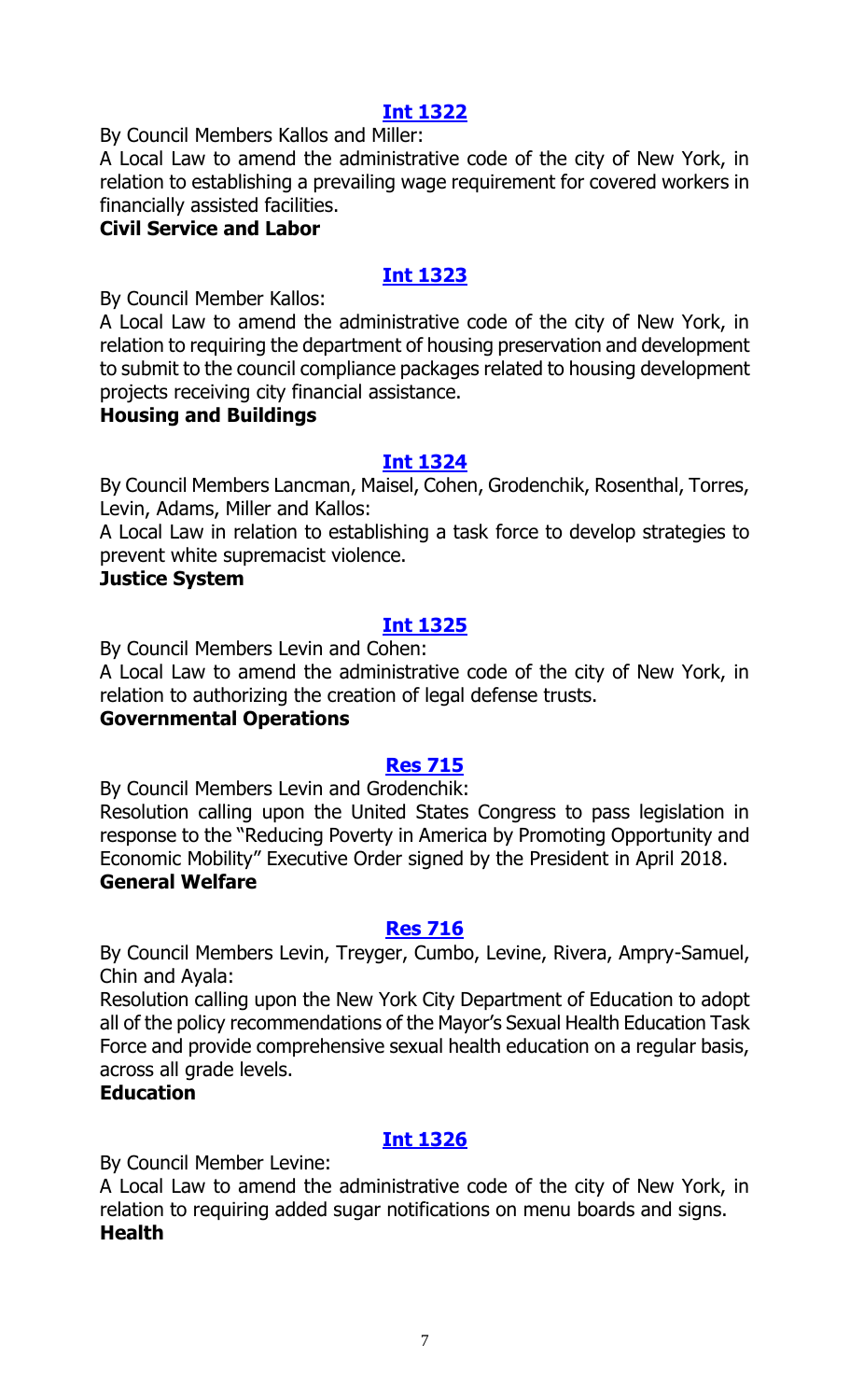# **[Int 1327](https://legistar.council.nyc.gov/LegislationDetail.aspx?ID=3830900&GUID=6135AD66-6A12-4E64-A1E0-16175D3139D3&Options=ID|&Search=)**

By Council Members Matteo and Brannan (by request of the Staten Island Borough President):

A Local Law to amend the administrative code of the city of New York, in relation to restricting the use of bus lanes by sight-seeing buses.

#### **Transportation**

# **[Int 1328](https://legistar.council.nyc.gov/LegislationDetail.aspx?ID=3827154&GUID=0B20E5CF-B12E-4DEB-92FC-646E3E6CE535&Options=ID|&Search=)**

By Council Member Menchaca:

A Local Law to amend the administrative code of the city of New York, in relation to the identification of languages spoken by callers to the 311 customer service center.

#### **Technology**

# **[Int 1329](https://legistar.council.nyc.gov/LegislationDetail.aspx?ID=3830902&GUID=1555669D-54C3-4D8D-BD16-93422E256BFF&Options=ID|&Search=)**

By Council Member Reynoso:

A Local Law to amend the administrative code of the city of New York, in relation to trade waste industry labor unions.

#### **Sanitation and Solid Waste Management**

#### **[Int 1330](https://legistar.council.nyc.gov/LegislationDetail.aspx?ID=3830903&GUID=B181BB4A-72FB-4FDC-B761-2B38089A2147&Options=ID|&Search=)**

By Council Member Salamanca:

A Local Law in relation to establishing a task force to study accessibility and compliance with the Americans with disabilities act in the city's public schools. **Mental Health, Disabilities and Addiction**

#### **[Int 1331](https://legistar.council.nyc.gov/LegislationDetail.aspx?ID=3830901&GUID=976F907C-E57A-4D77-8B25-446785A9F847&Options=ID|&Search=)**

By Council Members Torres and Ampry-Samuel: A Local Law to amend the New York city charter, in relation to New York city housing authority overtime reporting.

#### **Oversight and Investigations**

# **[L.U. 313](https://legistar.council.nyc.gov/LegislationDetail.aspx?ID=3829594&GUID=8C8250BA-5F7C-466B-BF28-5F9A6C170136&Options=Advanced&Search=)**

By Council Member Salamanca:

Application No. **C 190026 HAX (4697 Third Avenue)** submitted by the Department of Housing Preservation and Development pursuant to Article 16 of the General Municipal Law of New York State for the designation of properties located at 4697 Third Avenue (Block 3041, Lots 38 and 40) as an Urban Development Action Area; and an Urban Development Action Area Project for such area; and pursuant to Section 197-c of the New York City Charter for the disposition of such property to a developer to be selected by HPD, Borough of the Bronx, Community District 6, Council District 15.

**Planning, Dispositions, and Concessions**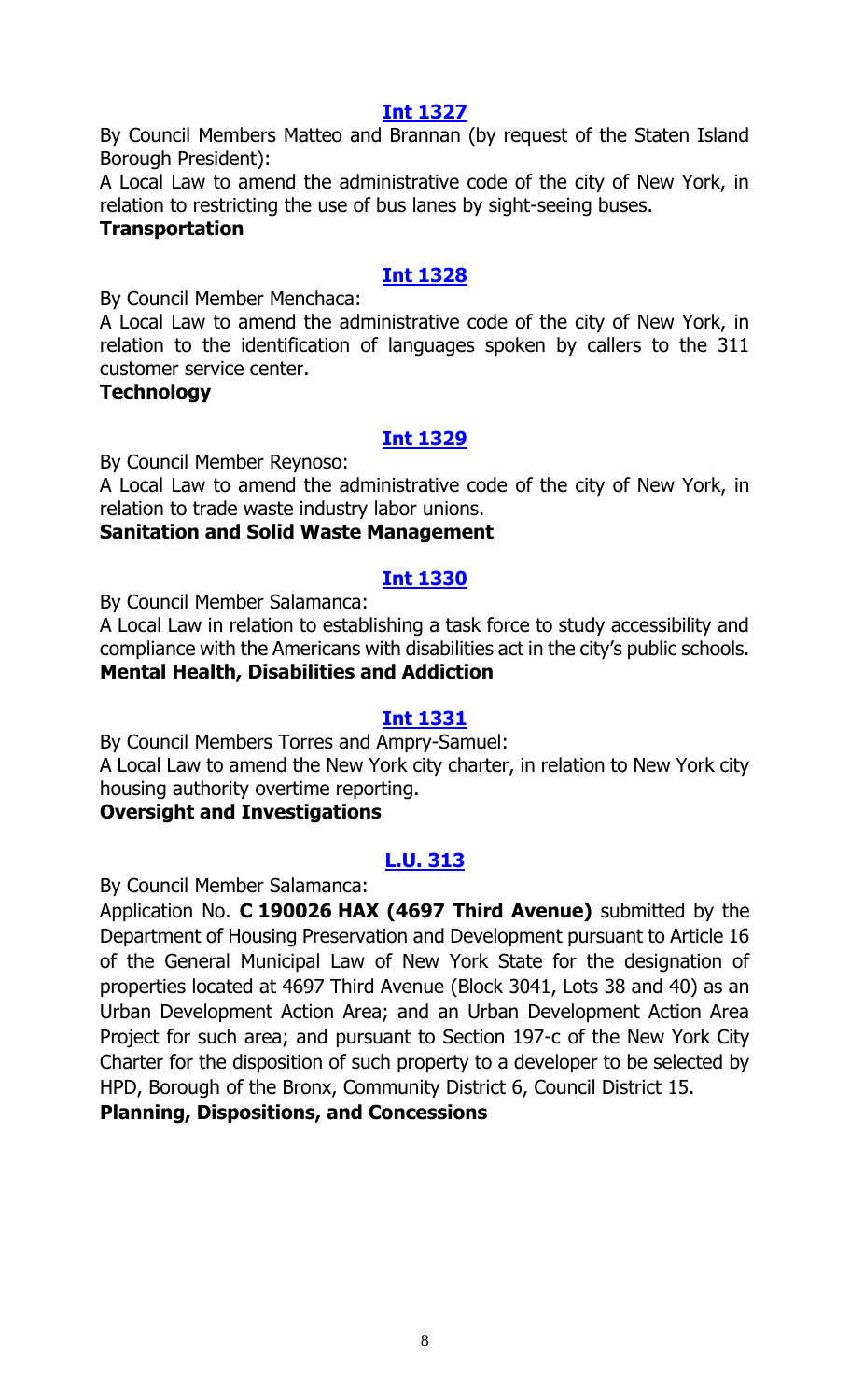# **[L.U. 314](https://legistar.council.nyc.gov/LegislationDetail.aspx?ID=3829595&GUID=3AE51FEB-31CA-4D85-B38A-34912B58F150&Options=Advanced&Search=)**

By Council Member Salamanca:

Application No. **C 190049 ZMX (Belmont Cove Rezoning)** submitted by the New York City Department of Housing Preservation and Development and Proxy Estate, Inc., pursuant to Sections 197-c and 201 of the New York City Charter for an amendment of the Zoning Map, Section No. 3d, changing from an M1-4 District to an R7X District property located at Block 2945, Lots 34, 65 and 66, Borough of the Bronx, Community Board 6. Council District 17.

# **Planning, Dispositions, and Concessions**

# **[L.U. 315](https://legistar.council.nyc.gov/LegislationDetail.aspx?ID=3829596&GUID=24926D28-3D3B-4FA3-BE66-C151D61C2CB6&Options=Advanced&Search=)**

By Council Member Salamanca:

Application No. **N 190050 ZRX (Belmont Cove Rezoning)** submitted by the New York City Department of Housing Preservation and Development, pursuant to Section 201 of the New York City Charter, for an amendment of the Zoning Resolution of the City of New York, modifying APPENDIX F for the purpose of establishing a Mandatory Housing Inclusionary area, Borough of the Bronx, Community Board 6. Council District 17.

#### **Planning, Dispositions, and Concessions**

# **[L.U. 316](https://legistar.council.nyc.gov/LegislationDetail.aspx?ID=3829597&GUID=8D603EE6-693C-427F-976B-9805271F4536&Options=Advanced&Search=)**

By Council Member Salamanca:

Application No. **C 190051 PPX (Belmont Cove Rezoning)** submitted by the New York City Department of Housing Preservation and Development, pursuant to Section 197-c of the New York City Charter, for the disposition of two city-owned properties located on the south side of East 176<sup>th</sup> Street between Belmont and Crotona avenues (Block 2945, Lots 65 and 66), Borough of the Bronx, Community Board 6. Council District 17.

#### **Planning, Dispositions, and Concessions**

# **[L.U. 317](https://legistar.council.nyc.gov/LegislationDetail.aspx?ID=3829598&GUID=EBD0AD14-92EA-4521-BDE6-0CE60953171A&Options=Advanced&Search=)**

By Council Member Salamanca:

Application No. **C 180083 ZMX (East 241st Street Rezoning)** submitted by Enclave on 241st LLC pursuant to Sections 197-c and 201 of the New York City Charter for the amendment of the Zoning Map, Section No. 2a, changing from an M1-1 District to an R7D District and establishing within the proposed R7D District a C2-4 District for property property bounded by East 241st Street, Furman Avenue, East 240th Street and White Plains Road (Block 5087), Borough of the Bronx, Council District 11, Community District 12. **Zoning & Franchises**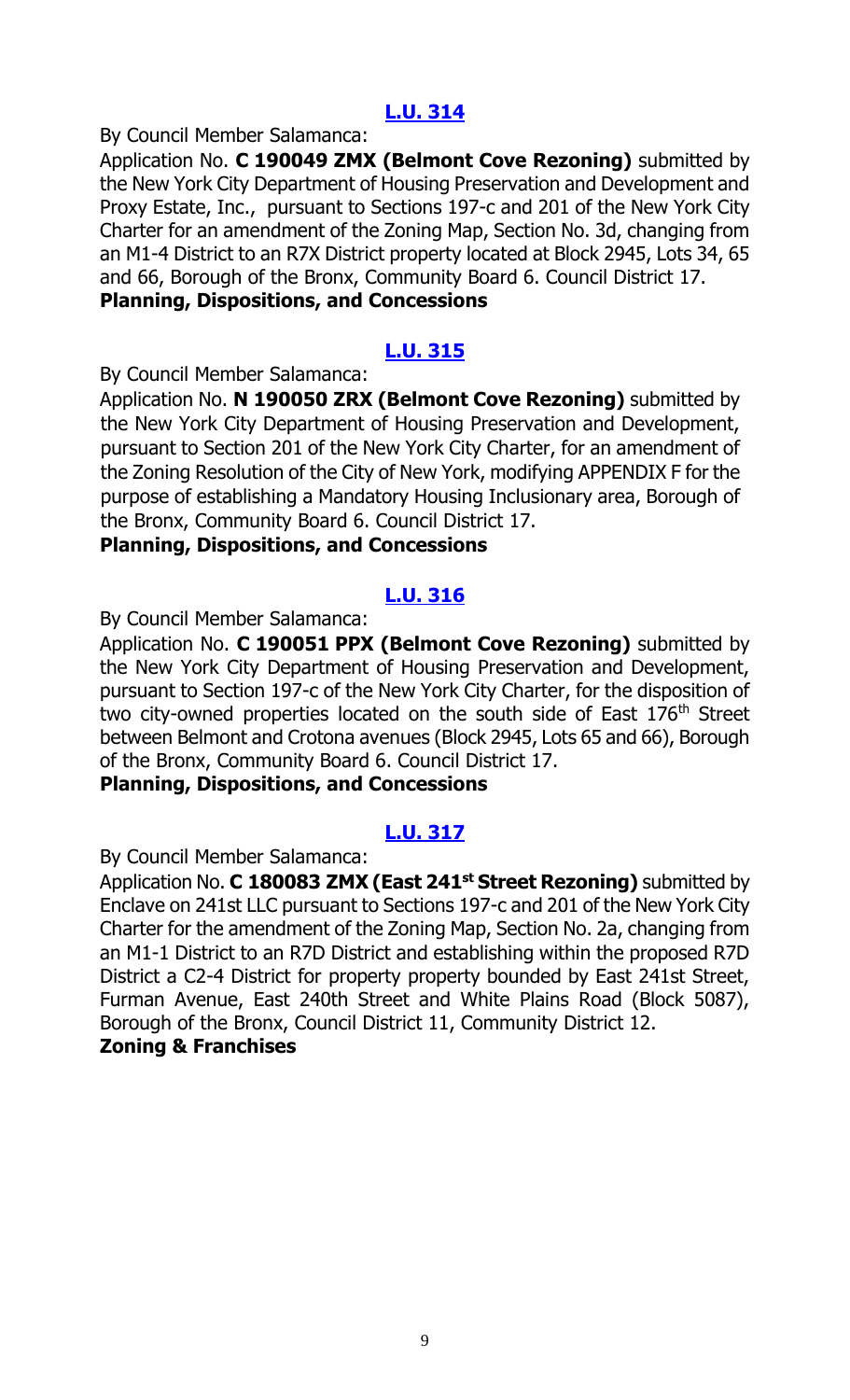# **[L.U. 318](https://legistar.council.nyc.gov/LegislationDetail.aspx?ID=3829616&GUID=5321D9D3-0BC5-472B-9B21-3267B3BD572A&Options=Advanced&Search=)**

By Council Member Salamanca:

Application No. **N 180084 ZRX (East 241st Street Rezoning)** submitted by Enclave on 241st, LLC, pursuant to Section 201 of the New York City Charter, for an amendment of the Zoning Resolution of the City of New York, modifying Appendix F for the purpose of establishing a Mandatory Inclusionary Housing Area, and to Appendix I to extend Transit Zone 1, Borough of the Bronx, Council District 11, Community District 12.

#### **Zoning & Franchises**

# **[L.U. 319](https://legistar.council.nyc.gov/LegislationDetail.aspx?ID=3829617&GUID=72BE92B2-3E73-409D-B69B-3A4F7C7CE1D8&Options=Advanced&Search=)**

By Council Member Salamanca:

Application No. **C 180229 ZMK (895 Bedford Avenue Rezoning)** submitted by 895 Bedford Avenue Realty, LLC pursuant to Sections 197-c and 201 of the New York City Charter for an amendment to the Zoning Map, Section No. 17a changing from an M1-2 District to an R7A District and establishing within the proposed R7A District a C2-4 District for property bounded by a line 80 feet northerly of Willoughby Avenue, Spencer Street, Willoughby Avenue, and Bedford Avenue, Borough of Brooklyn, Council District 33, Community District 3.

# **Zoning & Franchises**

# **[L.U. 320](https://legistar.council.nyc.gov/LegislationDetail.aspx?ID=3829618&GUID=18FD1DAA-D043-4231-A7AD-F441E544A716&Options=Advanced&Search=)**

By Council Member Salamanca:

Application No. **N 180230 ZRK (895 Bedford Avenue Rezoning)** submitted by 895 Bedford Avenue Realty, LLC, pursuant to Section 201 of the New York City Charter, for an amendment of the Zoning Resolution of the City of New York, modifying Appendix F for the purpose of establishing a Mandatory Inclusionary Housing area in the Borough of Brooklyn, Council District 33, Community District 3.

#### **Zoning & Franchises**

# **[L.U. 321](https://legistar.council.nyc.gov/LegislationDetail.aspx?ID=3829619&GUID=E30E53DE-BF81-47B5-A138-26C7B0B455B8&Options=Advanced&Search=)**

By Council Member Salamanca:

Application No. **C 170492 ZMQ (100-03 North Conduit Avenue)** submitted by Cohancy Realty LLC pursuant to Sections 197-c and 201 of the New York City Charter for an amendment of the Zoning Map, Section No. 18b, by establishing within an existing R3X District a C2-2 District bounded by Cohancy Street, a line 190 feet northerly of North Conduit Avenue, the northeasterly boundary of a Railroad Right-Of-Way (N.Y.C.T.A Rockaway Beach Division), and North Conduit Avenue, Borough of Queens, Council District 32, Community District 10,

# **Zoning & Franchises**